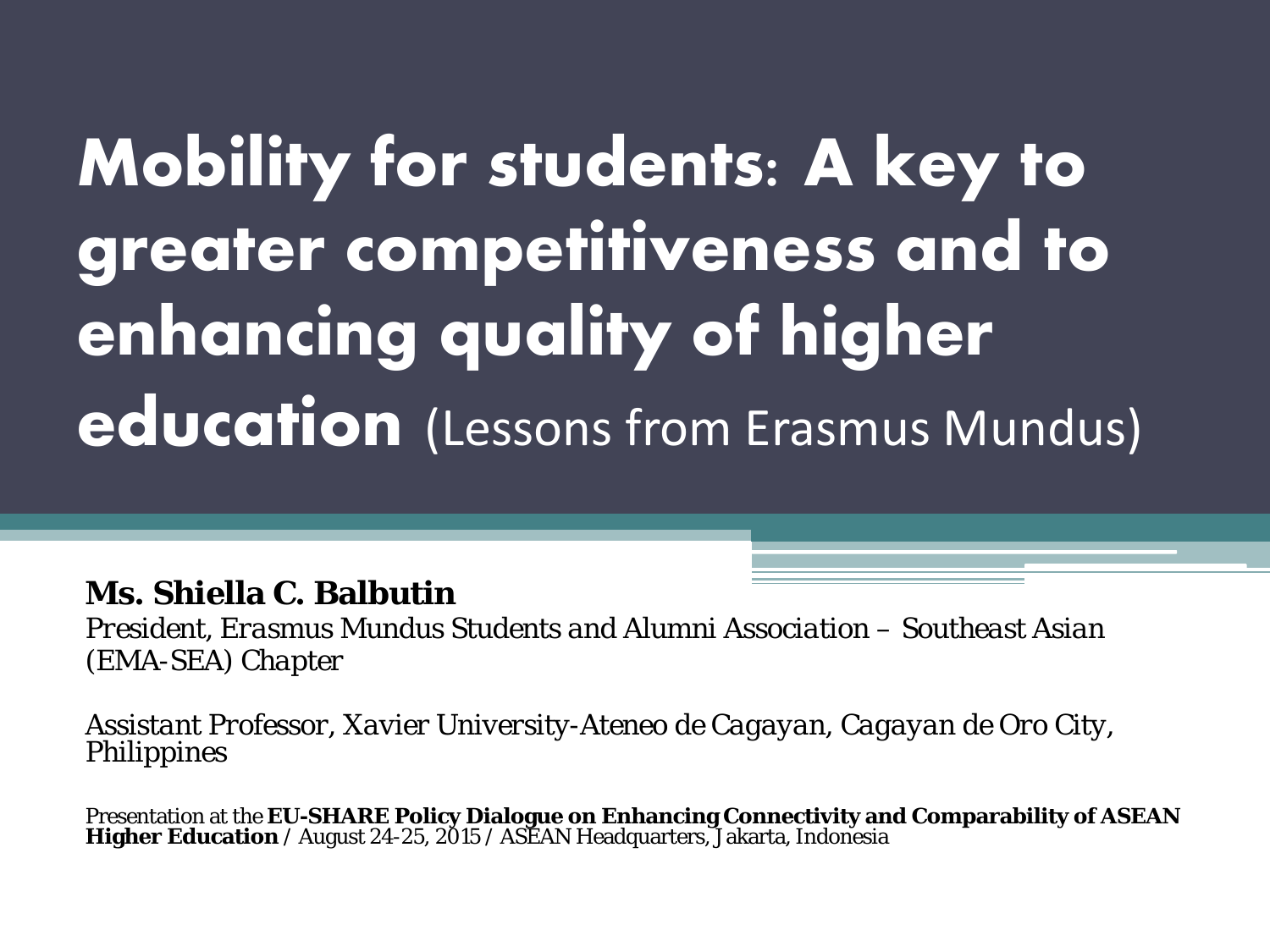# **Student mobility**

- The internationalization of higher education is an answer to the challenges posed by globalization.
- International student mobility is changing the global higher education landscape, with an increasing number of students going abroad for further studies every year.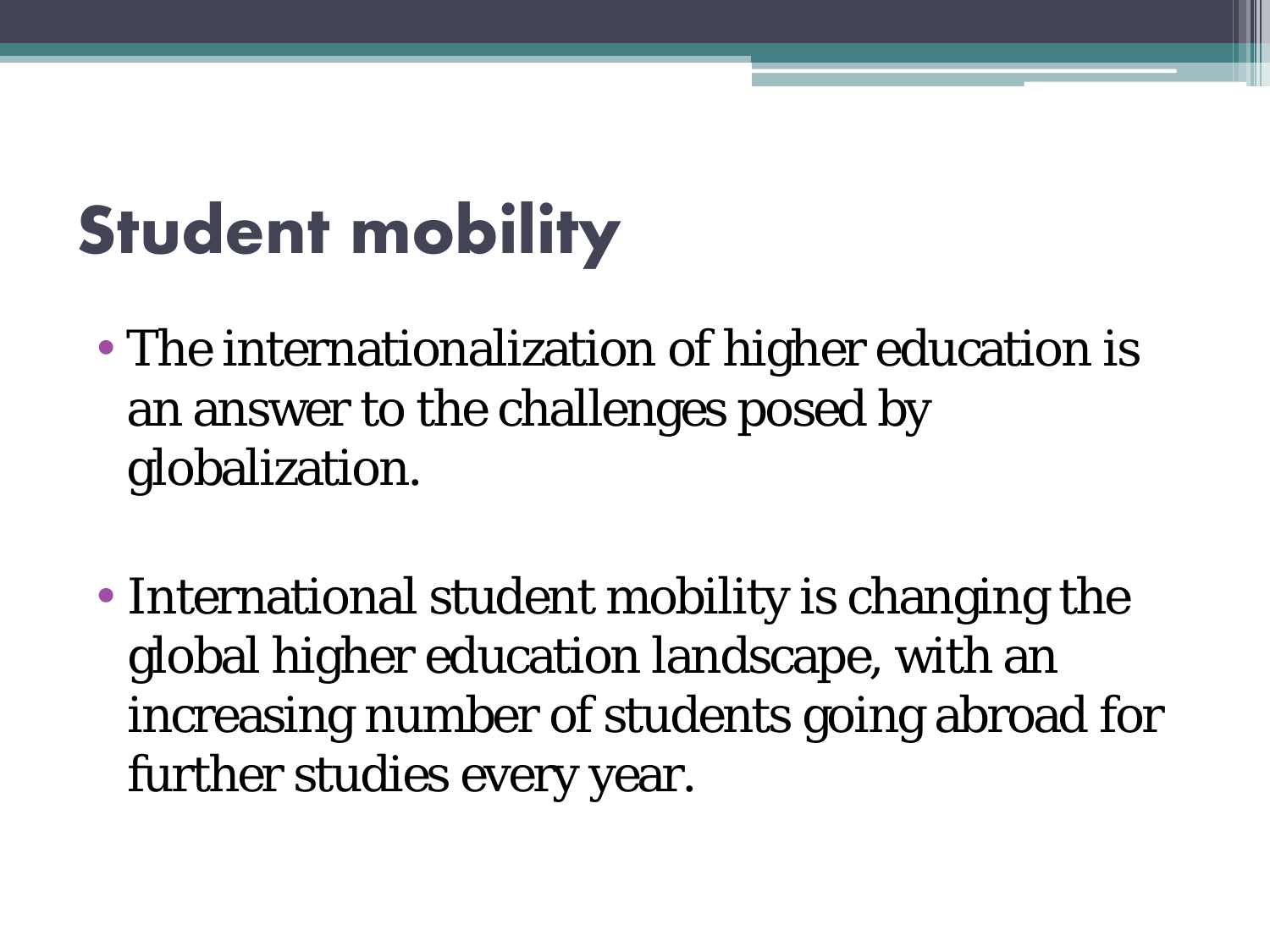• Over the past three decades, the number of students enrolled outside their country of citizenship has risen dramatically, from **0.8 million** worldwide in **1975** to **4.5 million** in **2012** – a more than fivefold increase.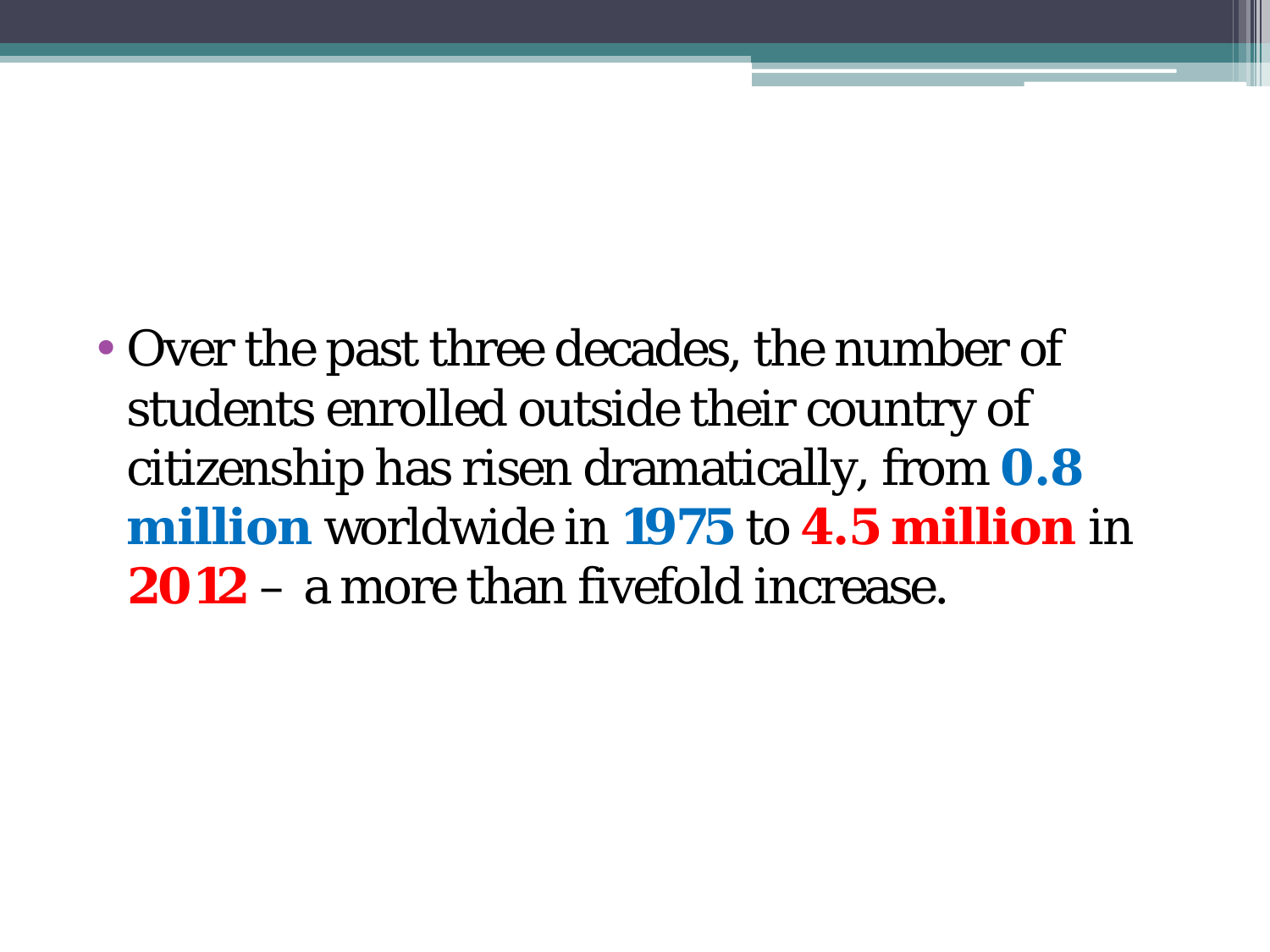## **Case in Point: Erasmus Mundus**

- The EU's Erasmus, Erasmus Mundus and Erasmus+ programmes contributed decisively to the Europeanization of higher education.
- The EU's system is a very good reference with which ASEAN can learn from.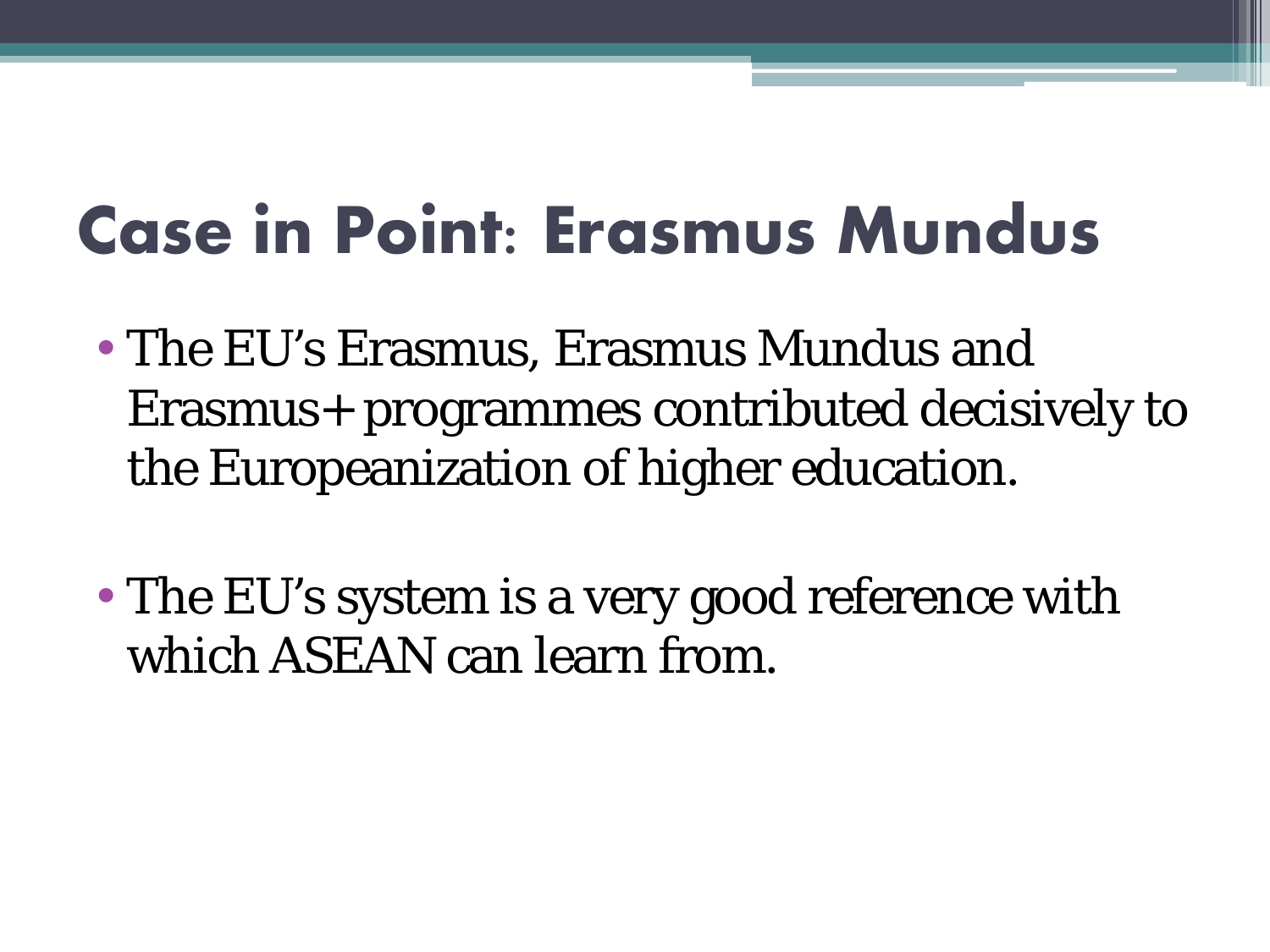### **Emerging Trend: Regional Mobility**

- The importance of regional over global student mobility is growing, according to the OECD's *Education at a Glance 2014*.
- The trend is reflected in the increasing internationalisation of tertiary enrolment in OECD countries as well as high intra-regional student mobility.
- Patterns of student mobility are shifting, with new destinations emerging.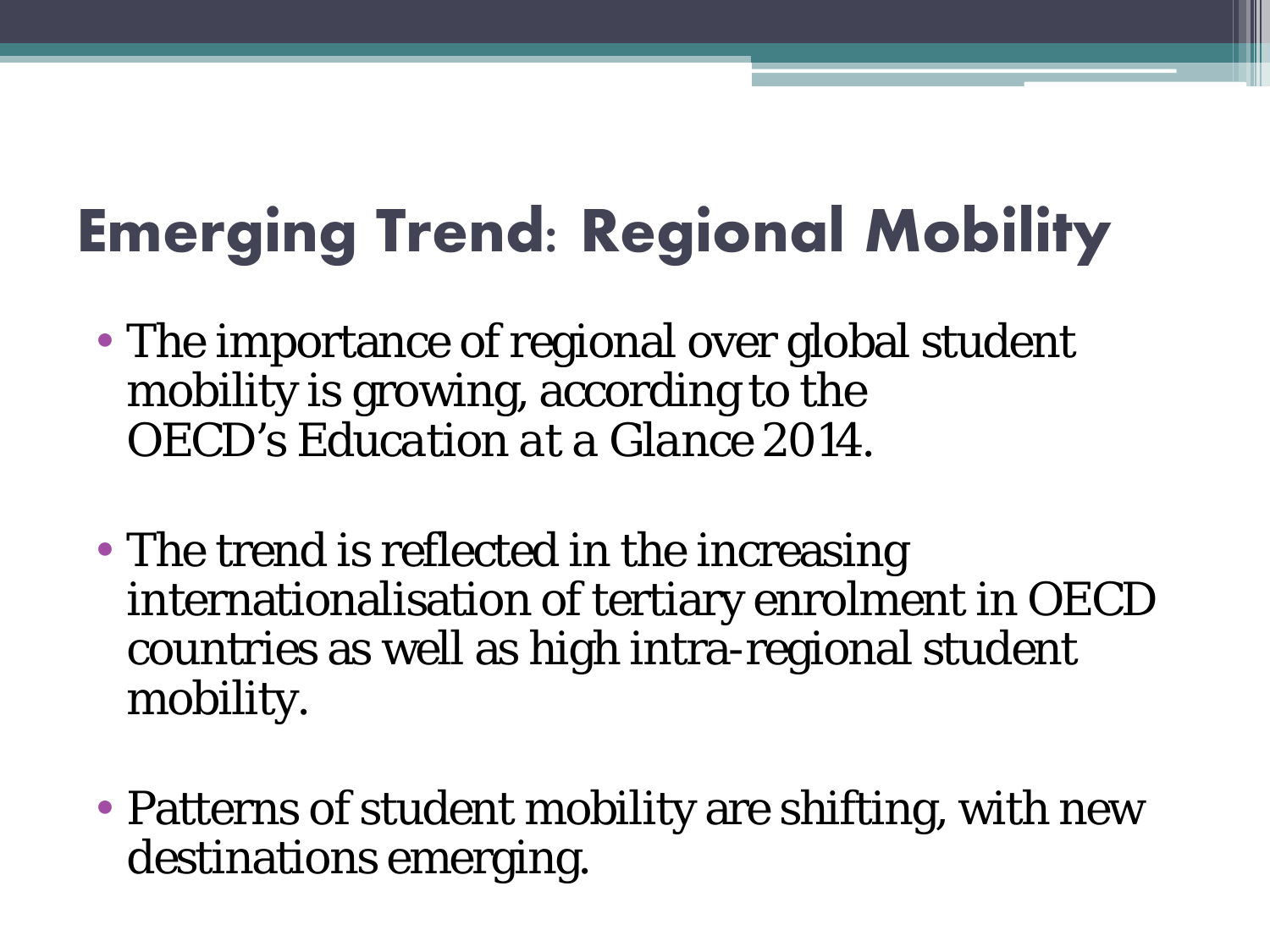• "*Student flows in European countries and in Eastern Asia and Oceania tend to reflect the evolution of geopolitical areas, such as closer ties between Asia-Pacific countries and further cooperation among European countries beyond the European Union*," says the report .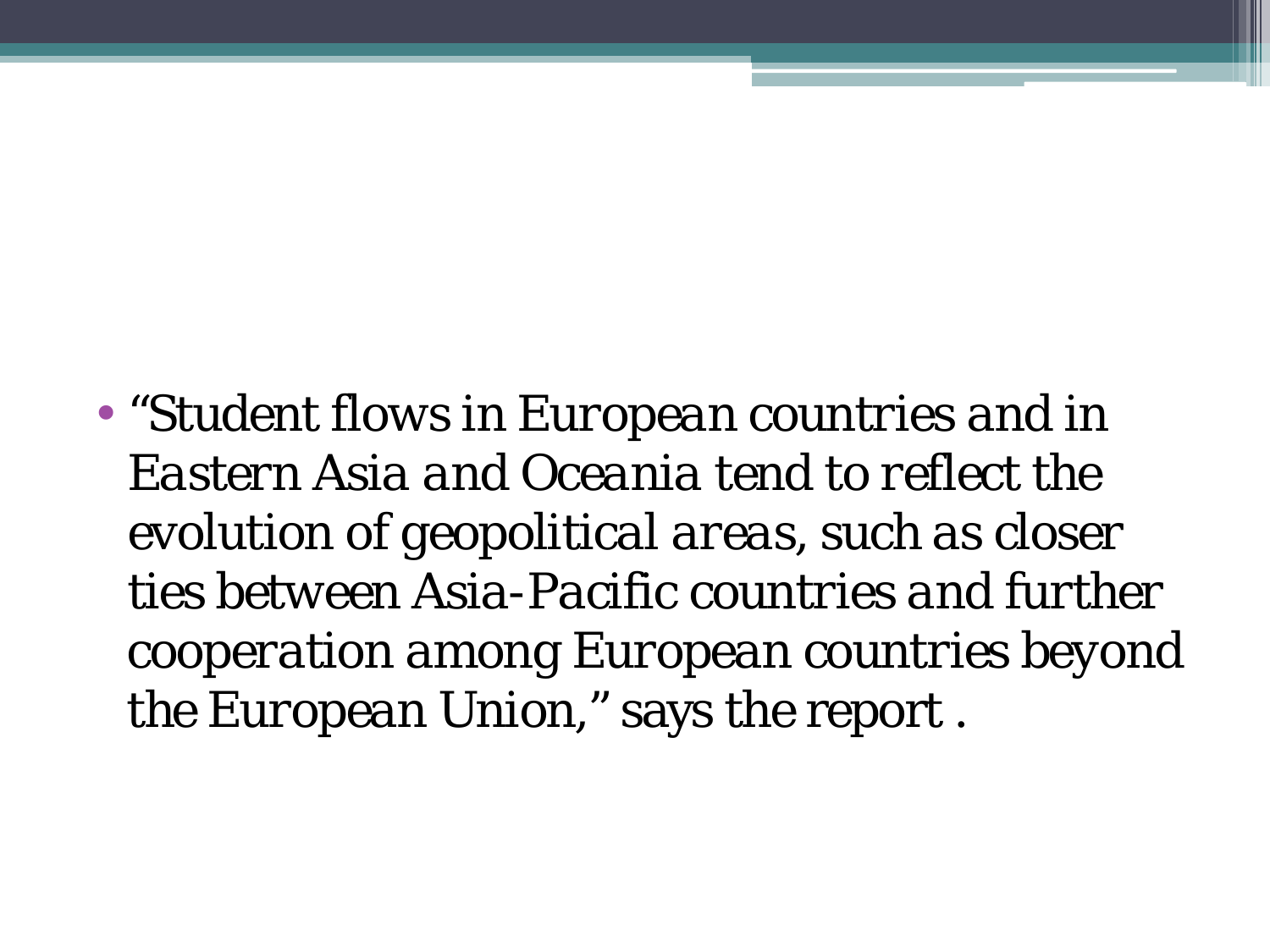# **Why mobility?**

- Strengthened personal development
- Increased academic opportunities
- Enhanced career prospects
- Improved confidence, maturity, linguistic competence and academic ability
- Enhanced cross-cultural /inter-cultural competence

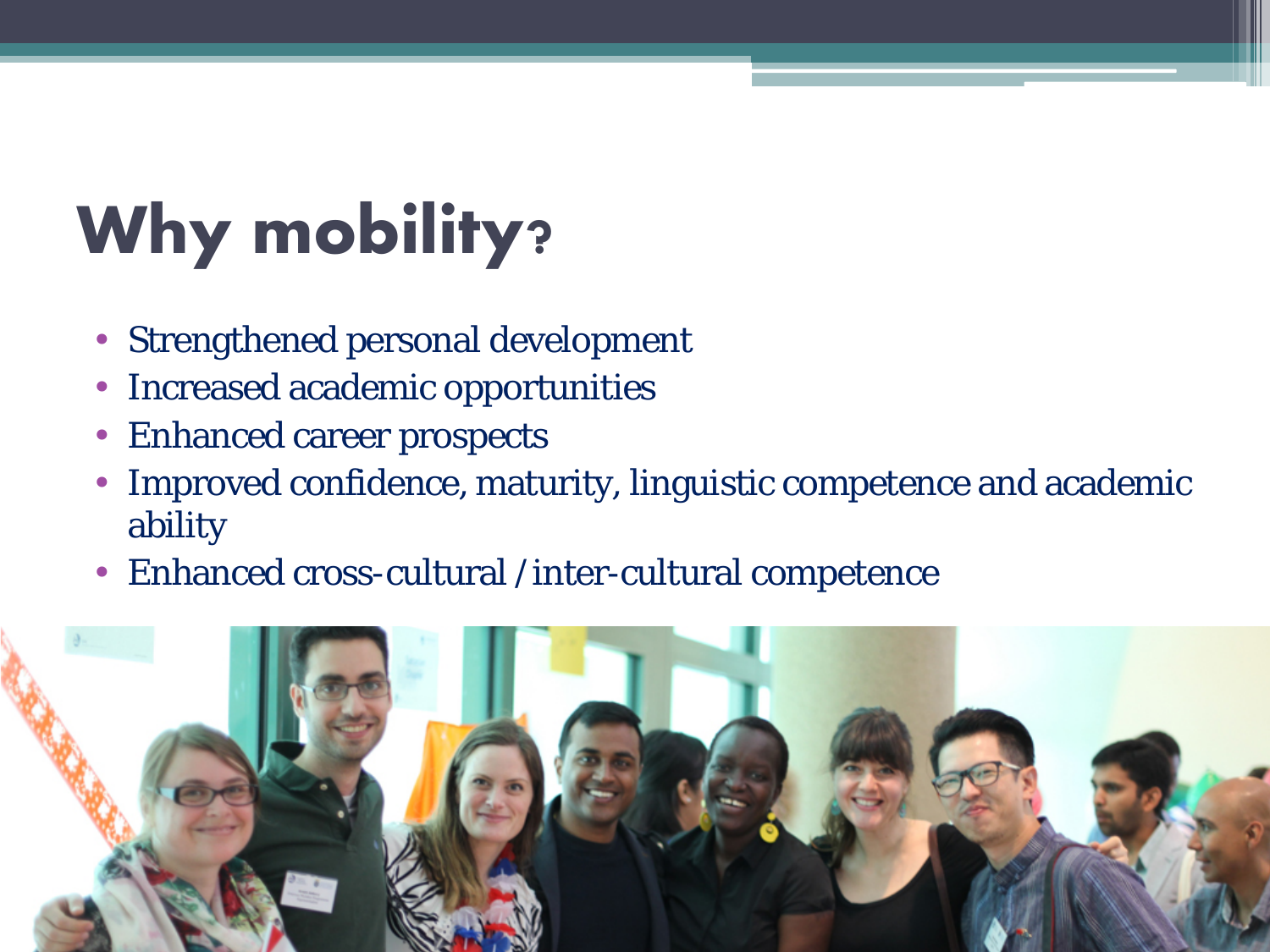#### • **What are the benefits of a harmonized Higher Education landscape in ASEAN?**

- For students:
- Ease of credit transfer
- Recognition of degrees and academic qualifications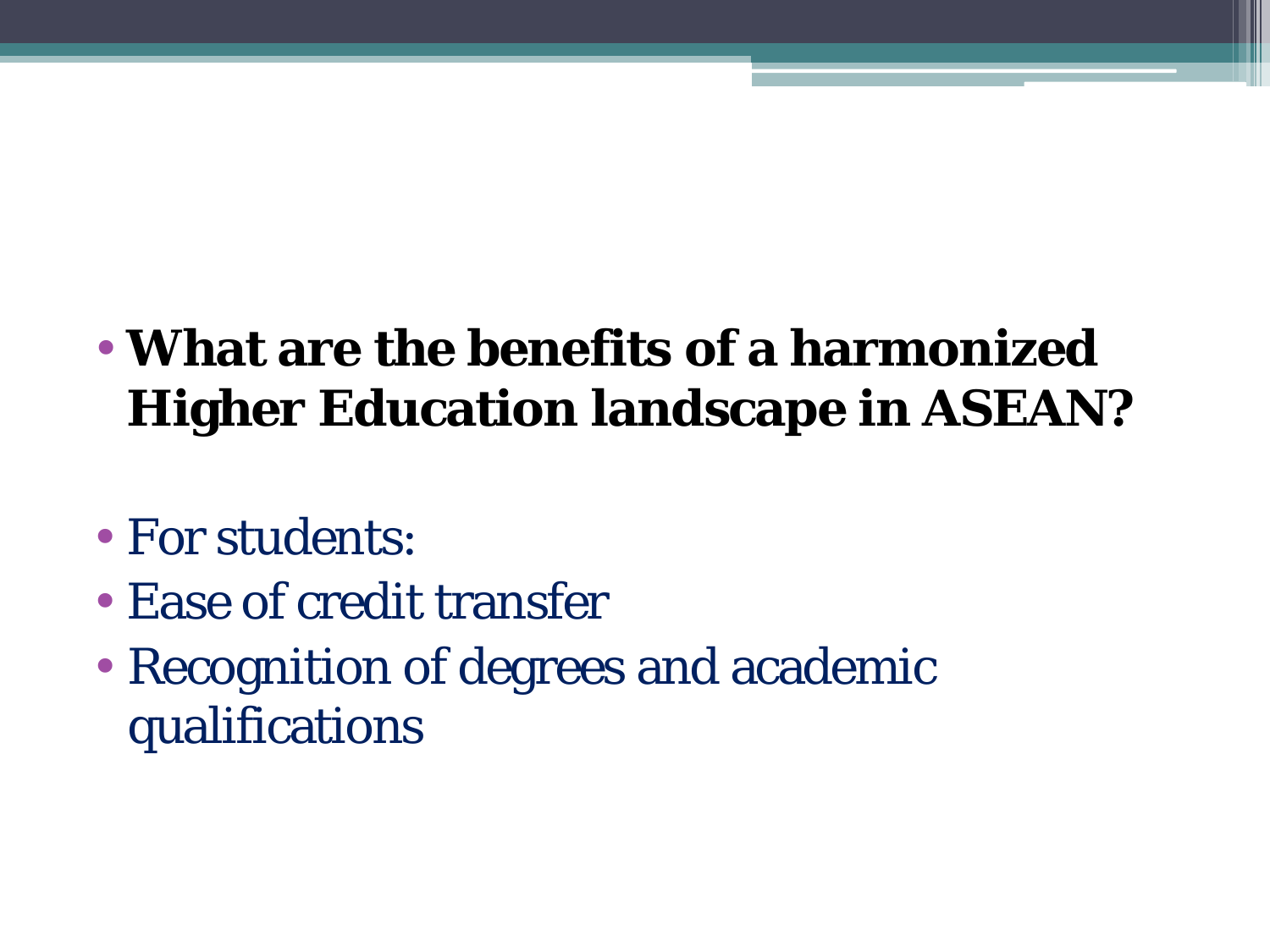#### • **For Higher Education Institutions**:

• The learning environment for all students is often greatly enhanced, as returning students and incoming exchange students bring an added dimension to the classroom.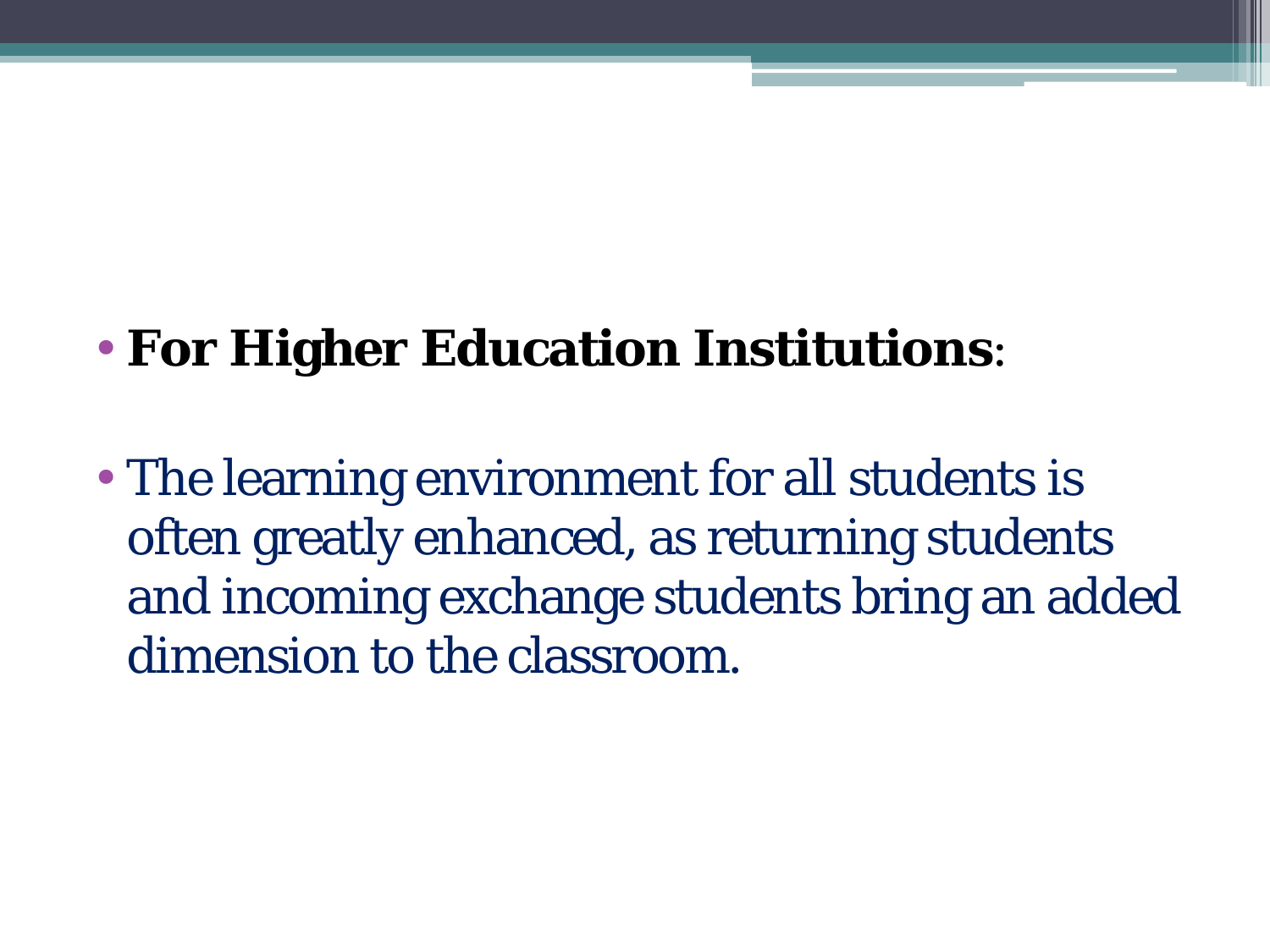#### **What are the benefits of inner ASEAN mobility?**

- Fosters excellence, quality, innovation and internationalisation
- Increases attractiveness of ASEAN Higher Education
- Supports ASEAN's action in higher education
- Improves level of students' competencies and relevance of courses to the labour market

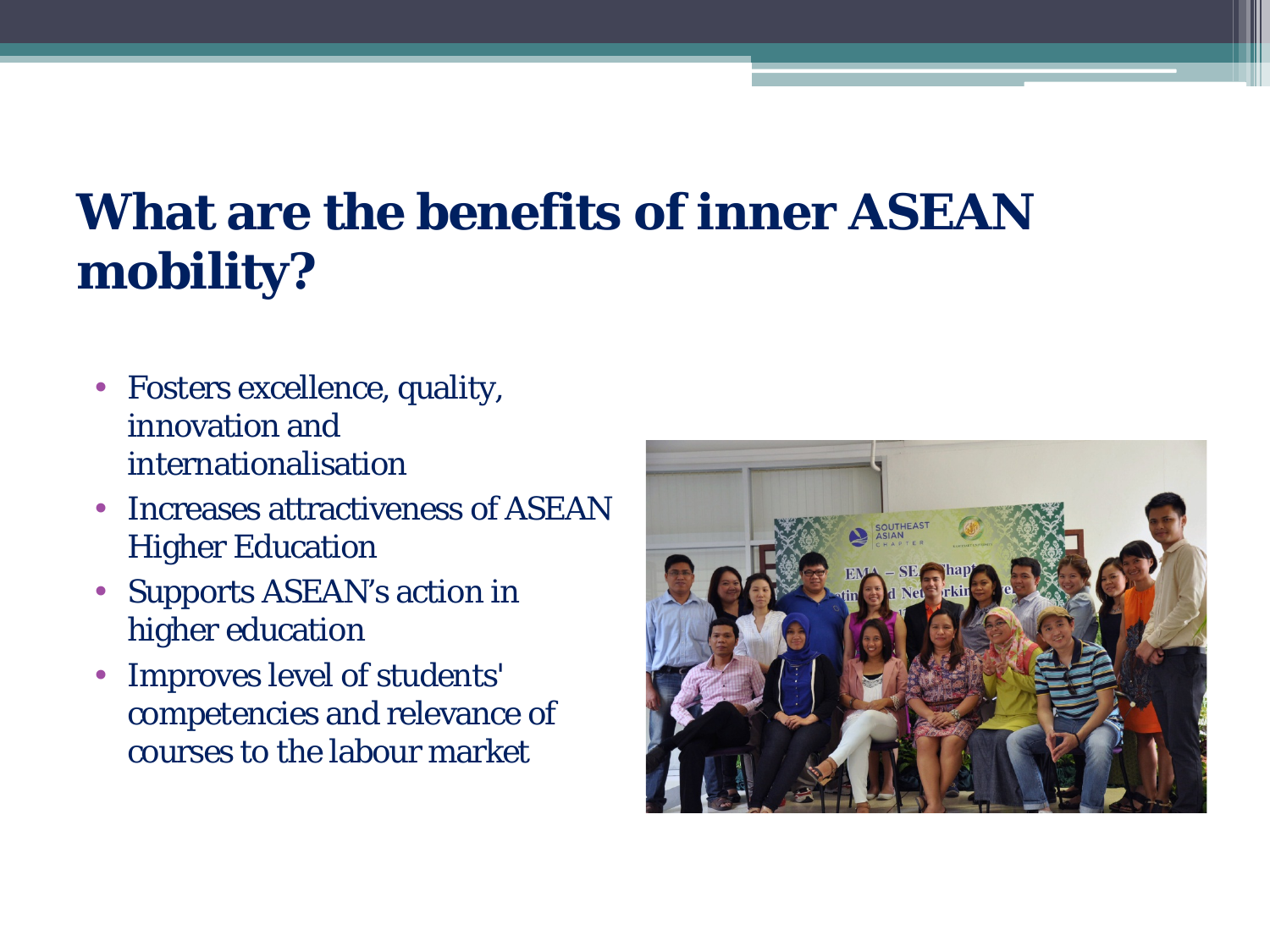- **How do we make inner ASEAN mobility more attractive to students?**
- Set up a scholarship program which puts emphasis on **Quality** of education, experiences and applicants ; **Opportunity** for scholarships, educational and cultural experience; **Mobility** with more ASEAN universities involved.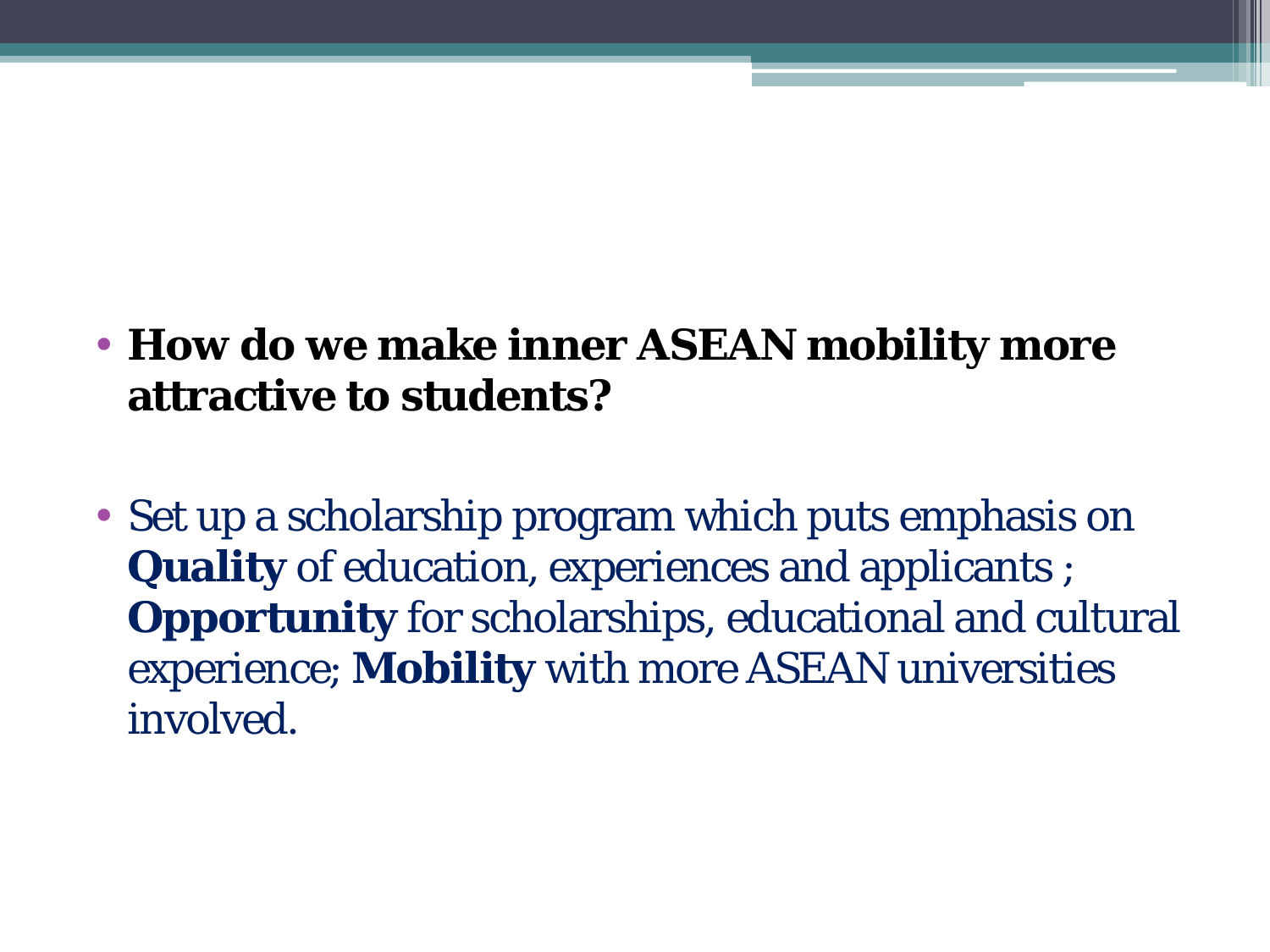#### • **What needs to be done in the ASEAN Higher Education landscape?**

• Allow the diversity of national systems and universities while improving transparency between higher education systems, as well as implements tools to facilitate recognition of degrees and academic qualifications, mobility, and exchanges between institutions. (Bologna Accord, 1999)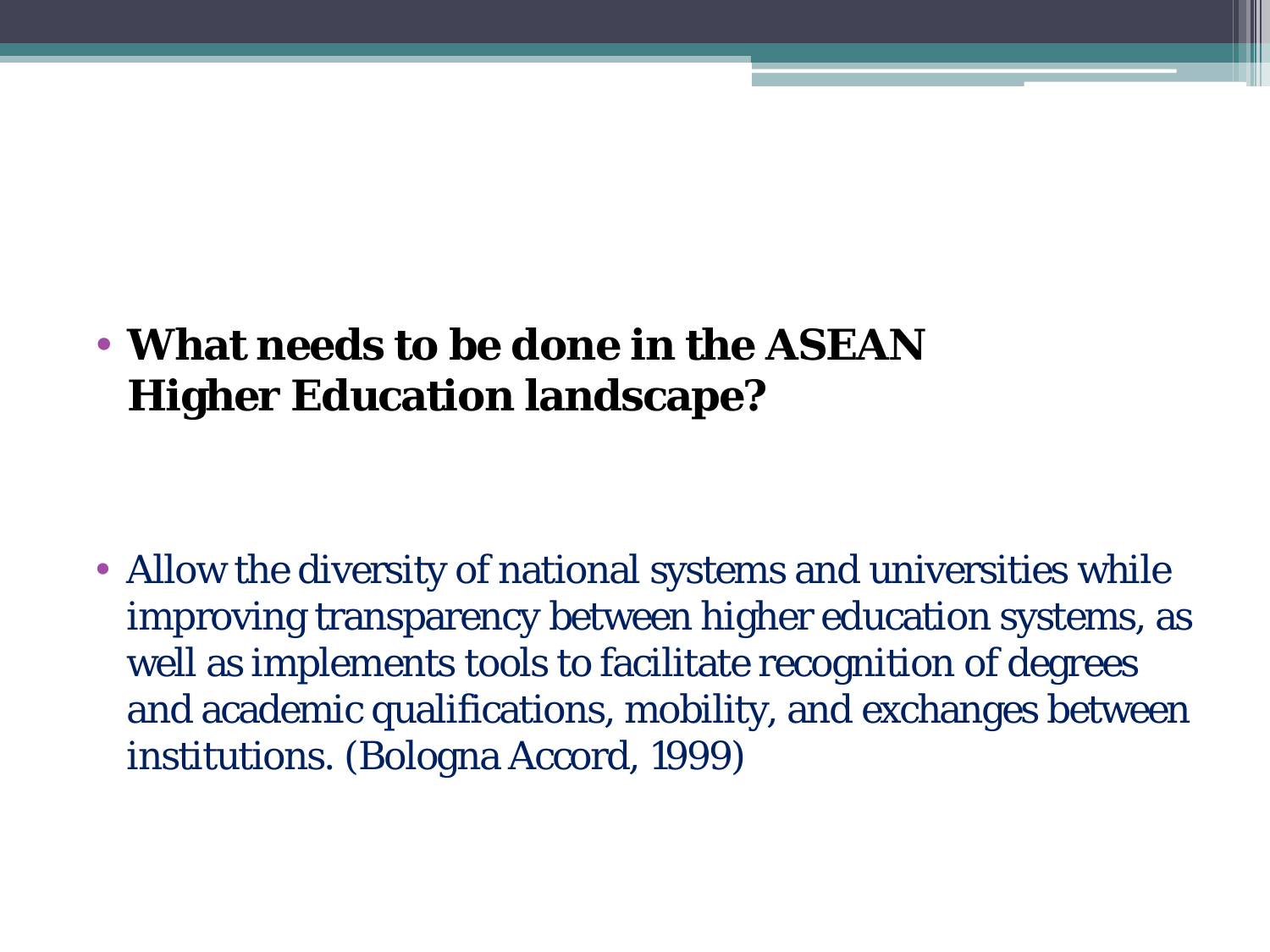#### • **How prepared are students in facing ASEAN mobility and internationalization?**

• Most ASEAN students are prepared, especially those who have the experience; however, there is still a need to educate more ASEAN students on the implications and significance of this new phase in higher education.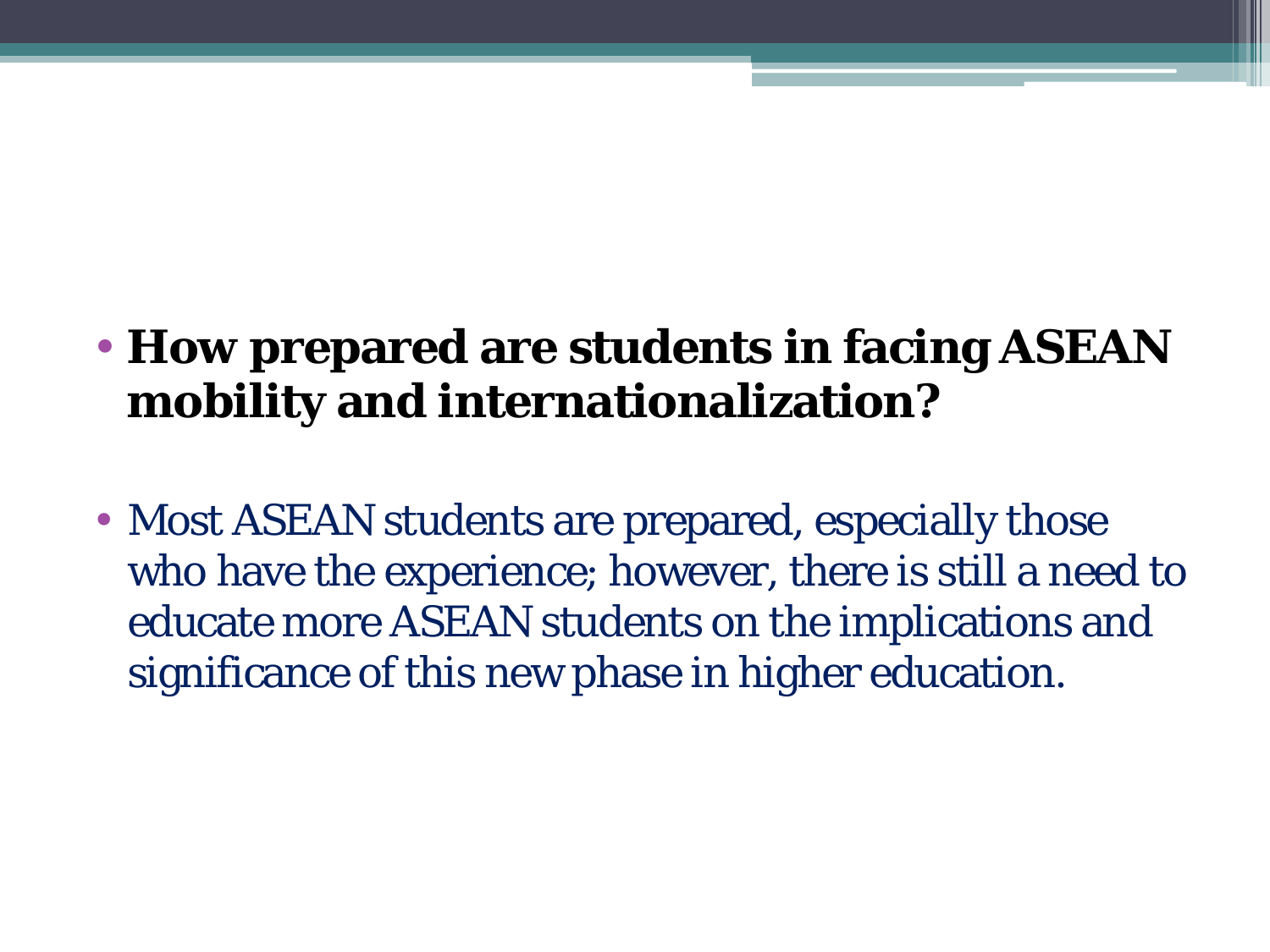- **How do student organizations across countries in ASEAN reach out and are known by their students in their respective countries?**
- EMA keeps track of its members and has established 12 chapters; it is accessible **online** (it has very strong social media presence) and **offline** (it organizes events for members to get together) .
- We coordinate closely with the **EU Delegation Offices** across the region for events like pre-departure orientation, EHEF, EU day, etc.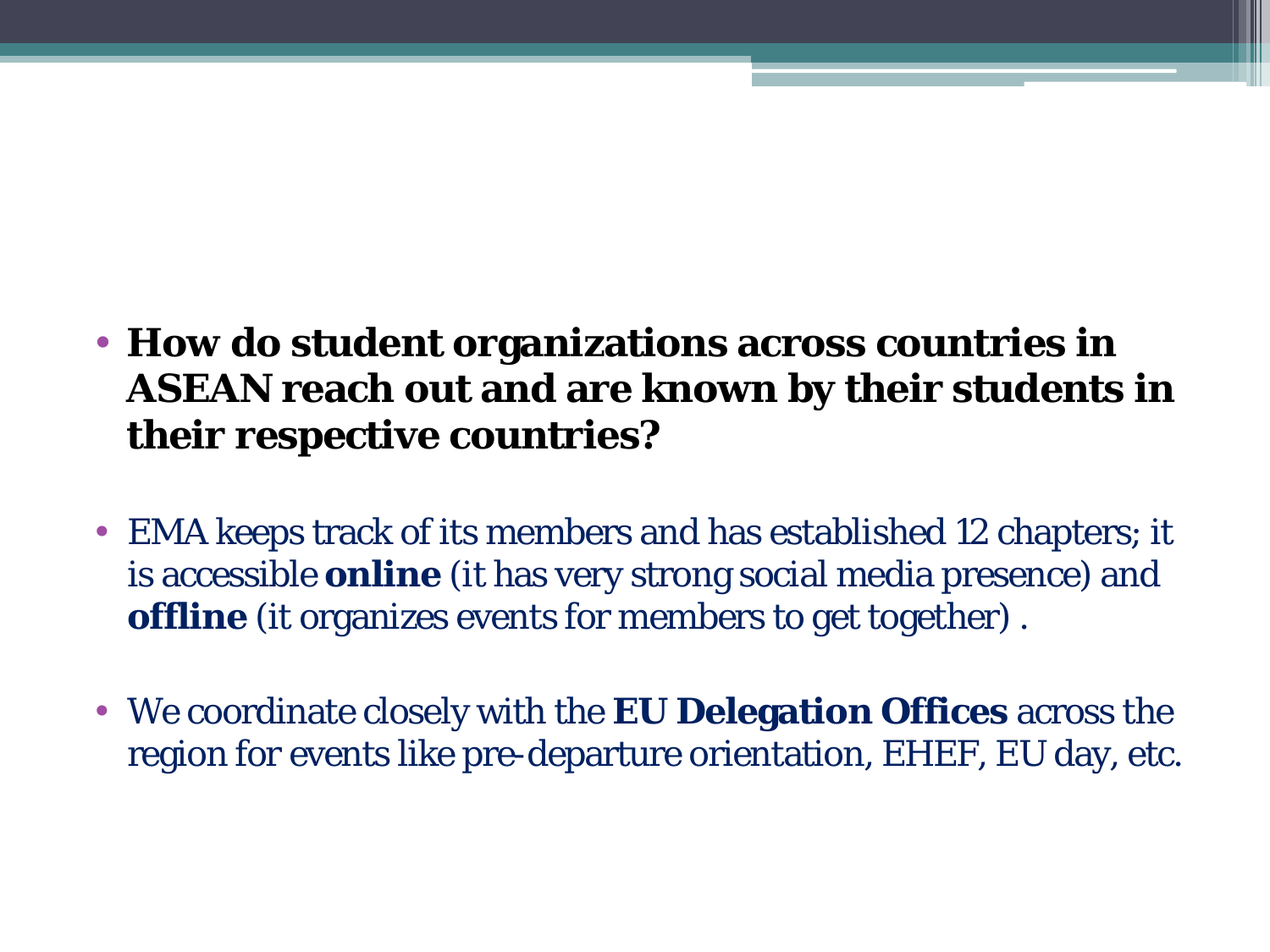- **How big is the challenge that they face?**
- It is a huge challenge, knowing that we have diverse educational systems across the region.
- **What is the main obstacle?**
- The degree and level of preparedness of students and higher education institutions in the region.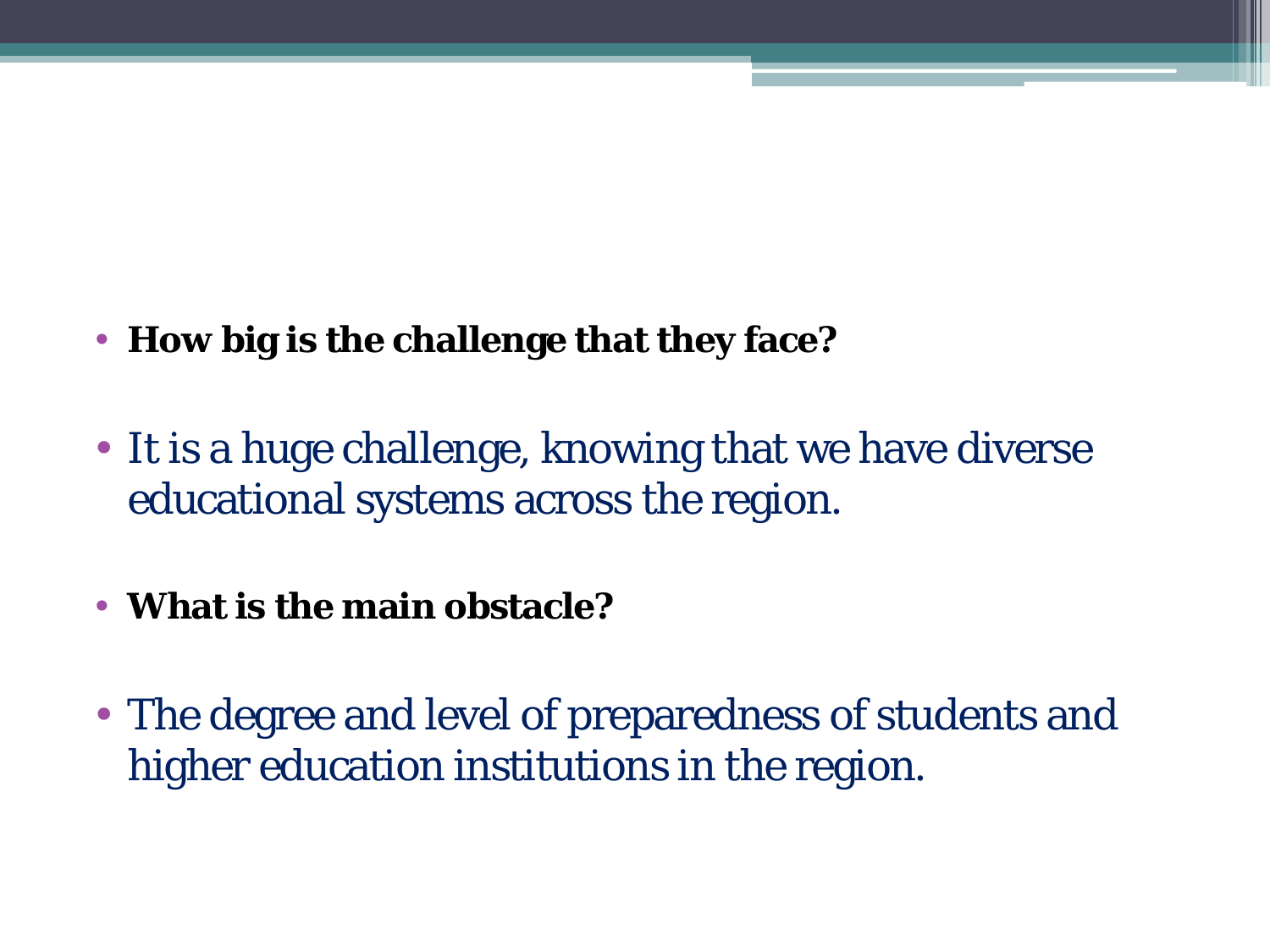### **In sum…**

- Value and relevance
- Time
- Bologna Accord